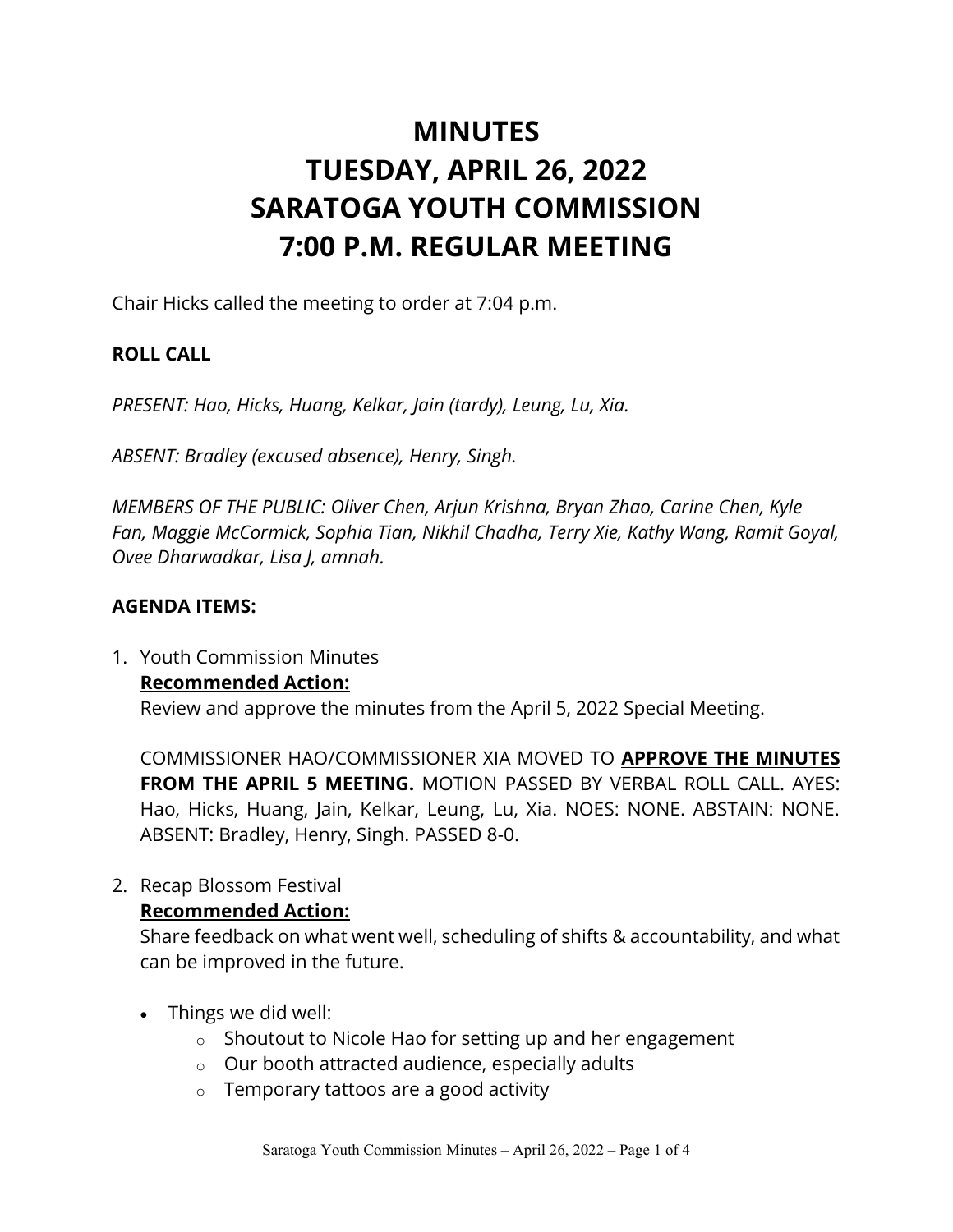- $\circ$  Received a lot of donations and interest from the public
- Improvement:
	- $\circ$  Accountability issues: people did not show up for their shifts
	- o Work on communication
- 3. Treasurer's Report

## **Recommended Action:**

Receive verbal report from the Youth Commission Treasurer and discuss projected expenditures remaining.

Commissioner Huang provided a verbal report with the anticipation of expenditures for the South Bay Fun Fest event.

4. Saratoga Speaks Subcommittee Report

# **Recommended Action:**

Receive verbal report from the subcommittee as we wrap up the school year with the remaining episodes of Saratoga Speaks. Discuss any important dates and deadlines.

## 5. Interactive Activities Subcommittee Report

# **Recommended Action:**

Review and approve the recommendation provided by the subcommittee for an emergency preparedness kit that can be distributed by the City at a later date.

6. South Bay Fun Fest Update

# **Recommended Action:**

Schedule shifts for the event on May 15<sup>th</sup>, assign marketing outlets for all Commissioners and receive overview of the event's plan from the subcommittee. Commissioners will need to provide staff with a list of items that will be needed to host the two activity booths and what prize the Commission would like to contribute for the event.

- May 15, 11:30 a.m. 6:30 p.m., all commissioners recommended to attend
	- $\circ$  11:30 a.m. 2:30 p.m.
	- $\circ$  2:30 p.m. 6:00 p.m.
- Raffle prizes: study kit, stationary kit, snack kit, selfcare/wellness kit, water bottles
- Snack ideas: cookies, fruit snacks, granola bars, ice cream, popsicles
- Drink ideas: water, juice, soda/bubbly drinks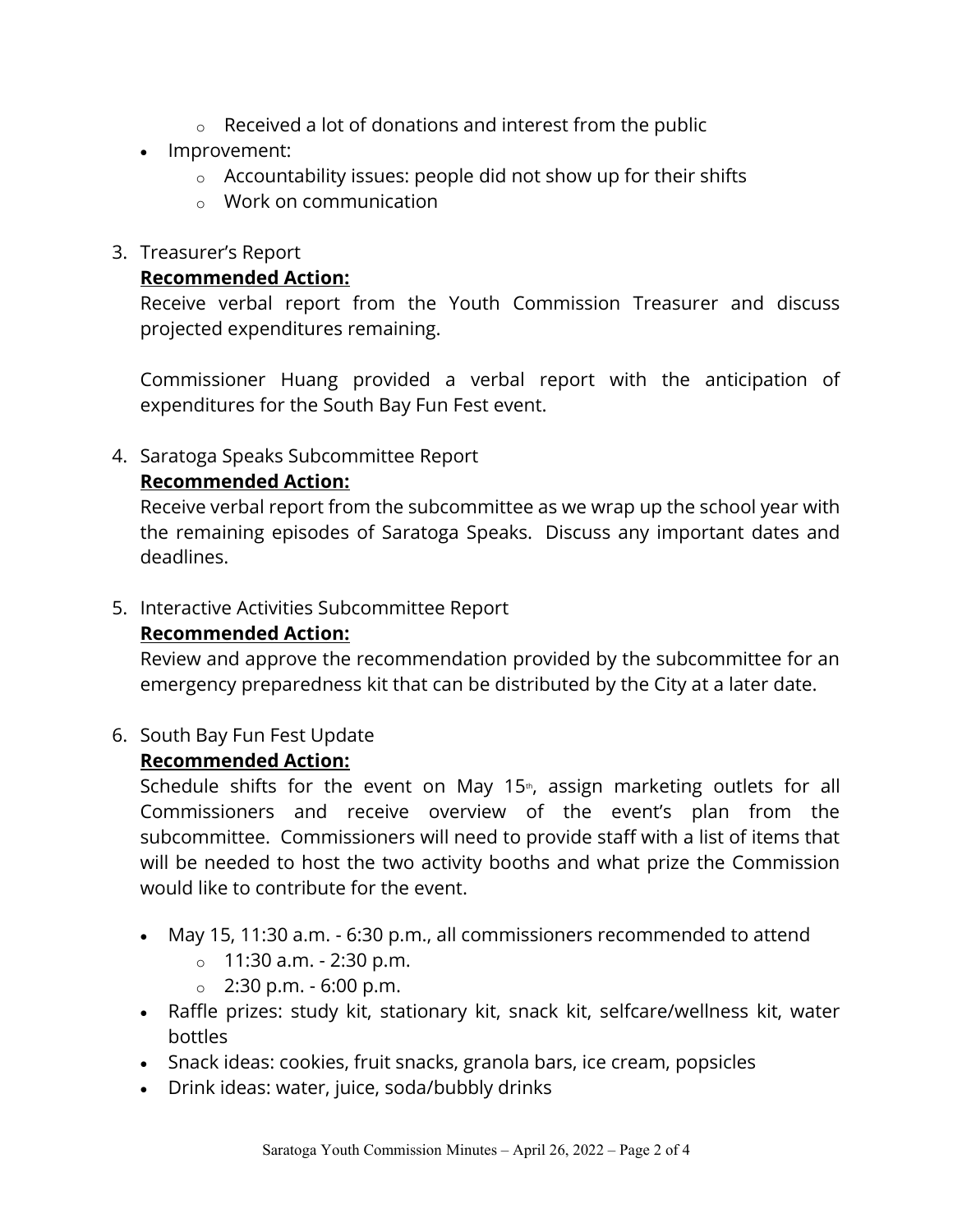- Share this with your friends and people at other schools
- Flyer, infographic, and promotional video to be released on social media and all channels in the coming weeks

COMMISSIONER LEUNG/COMMISSIONER KELKAR MOVED TO **DESIGNATE THE PRIZES AND SNACKS FOR SOUTH BAY FUN FEST AS MENTIONED ABOVE.** MOTION PASSED BY VERBAL ROLL CALL. AYES: Hao, Hicks, Huang, Jain, Kelkar, Leung, Lu, Xia. NOES: NONE. ABSTAIN: NONE. ABSENT: Bradley, Henry, Singh. PASSED 8-0.

7. Stormwater Pollution Prevention Project

## **Recommended Action:**

Review the recommendation provided by the subcommittee pertaining to the research that they found relative to stormwater pollution prevention and provide direction for next steps. Provide staff with an estimate on time spent on research during the months of February – April 2022.

#### 8. Make it to Muko!

## **Recommended Action:**

1. Receive status update and registration count from staff and the subcommittee. 2.Discuss outreach opportunities and provide staff with any feedback or input on the plan to track and update the community step count weekly, prizes and the selfie challenge where participants can share their photos. 3. Determine Commission roles for the month of May!

## 9. End of the School Year Items

## **Recommended Action:**

1. Create and rehearse the Youth Commission's end of the year presentation that will be given to the City Council on June 1, 2022. Any slides will need to be provided to staff before May 15, 2022.

2. Schedule the Commission's end of the year celebration and provide staff with any preferences for location, food, etc.

#### 10.Future Agenda Items

## **Recommended Action:**

Review the agenda planner and consider agenda items for upcoming meetings. The next Regular Youth Commission meeting is scheduled for May 24, 2022.

Commissioners agreed to schedule a Special Meeting before May 15<sup>th</sup>.